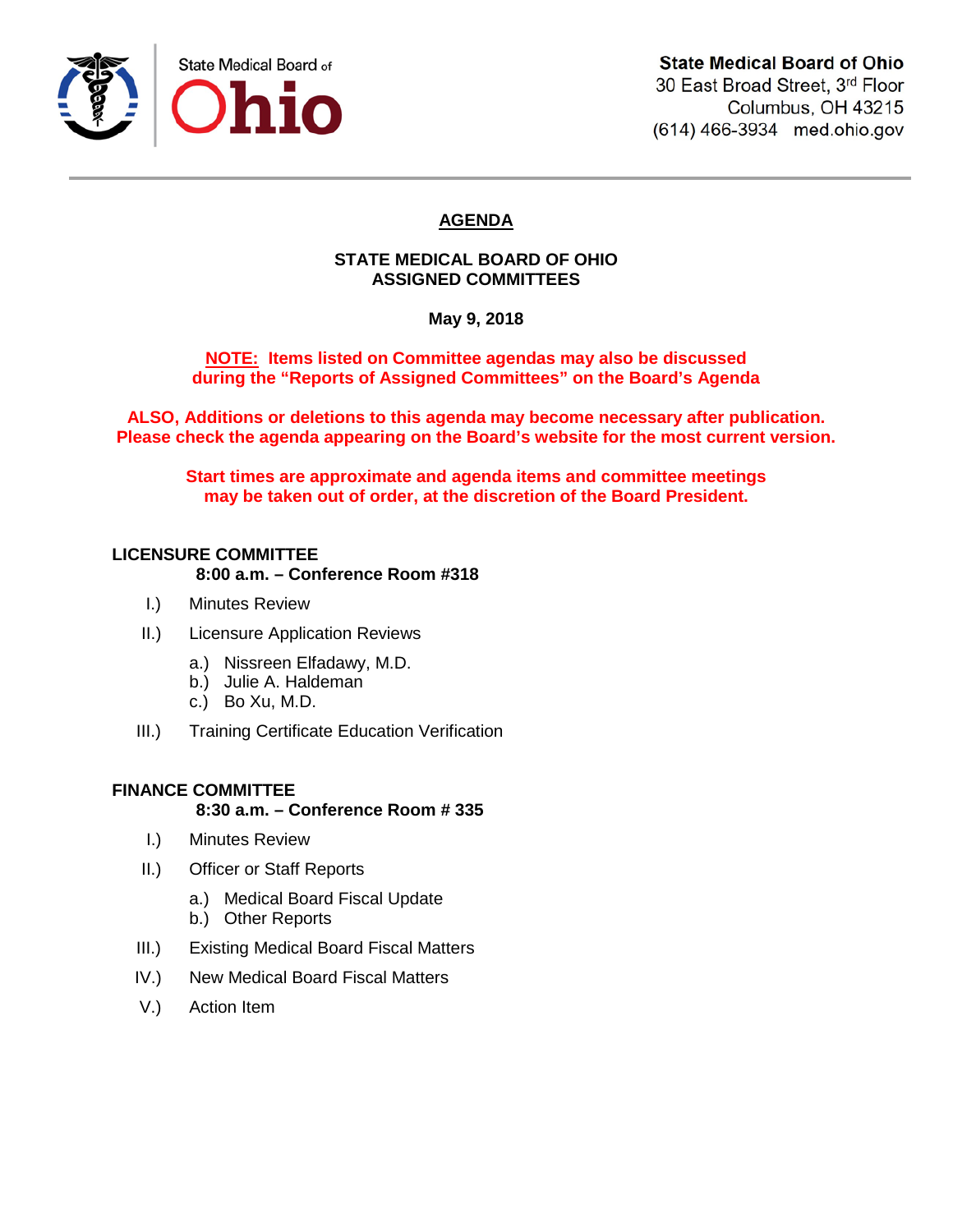## **POLICY COMMITTEE**

# **8:45 a.m. – Conference Room # 336**

- I.) Minutes Review
- II.) Legislative Review
- III.) Rule Review Update
- IV.) One-Bite Reporting Exemption Rules
- V.) Medication-Assisted Treatment Rules
- VI.) Rules on Termination of Physician/Patient Relationship
- VII.) Updates to Rule 4731-1-02
- VIII.) Letter from Department of Medicaid
- IX.) Draft Rules, Subacute and Chronic Pain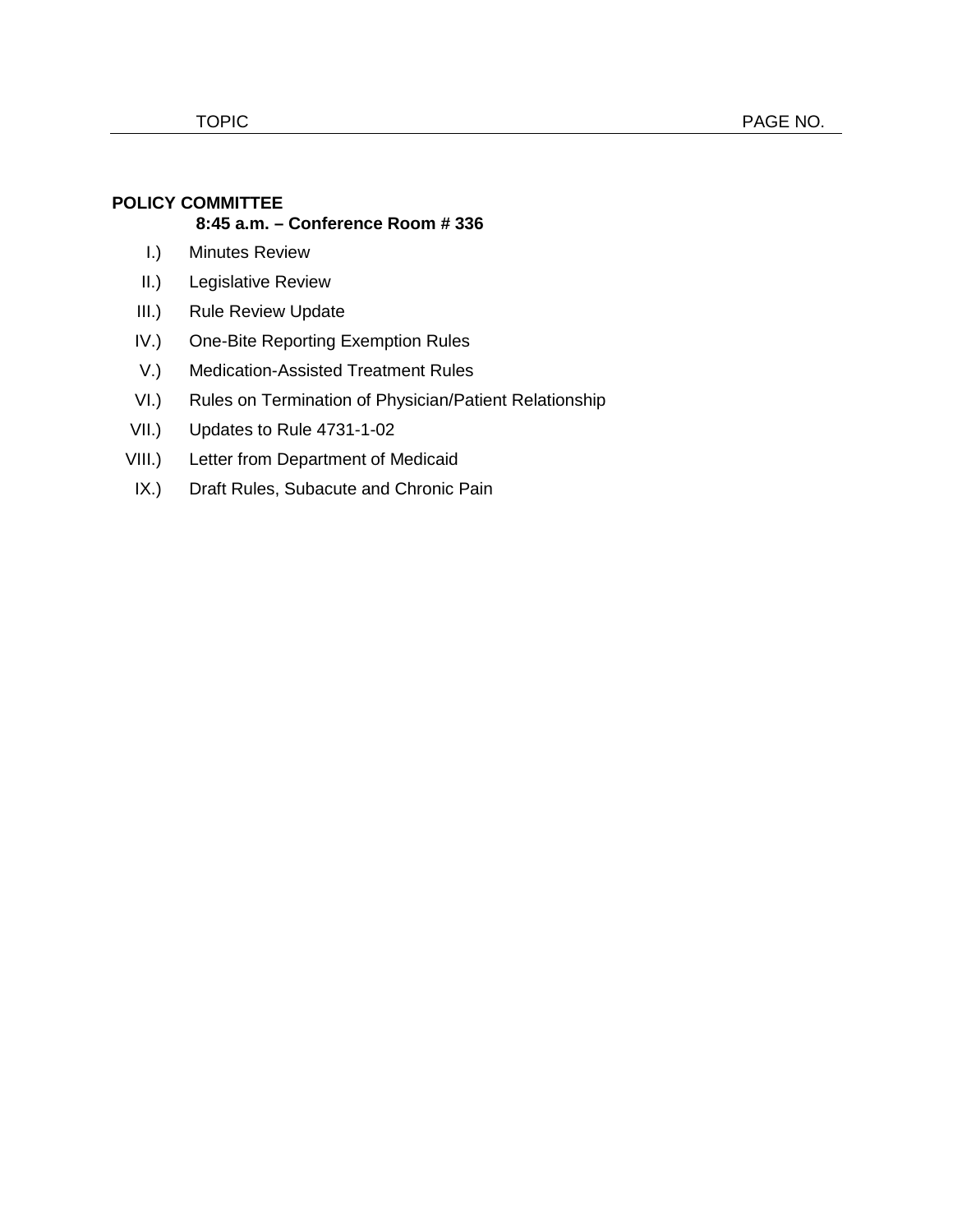

**State Medical Board of Ohio** 

30 East Broad Street, 3rd Floor Columbus, OH 43215 (614) 466-3934 med.ohio.gov

# **AGENDA**

James A. Rhodes State Office Tower 30 E. Broad St., Columbus, OH 43215, 3rd Floor May 9, 2018 – 10:00 a.m.

**NOTE: Additions to this agenda may become necessary. Please check the agenda appearing on the Board's website for the most current version.**

**Agenda items may be discussed out of order, at the discretion of the Board President.**

- I. ROLL CALL
- II. MINUTES REVIEW

April 11, 2018 Board Meeting

- III. APPLICANTS FOR LICENSURE
	- a.) Physicians
	- b.) Allied Professionals
	- c.) Certificate to Recommend Medical Marijuana
	- d.) Cosmetic Therapy Examination Result
- IV. REPORTS AND RECOMMENDATIONS
	- a.) Katie E. Wolterman (Mason, OH)
	- b.) Fares Fhemi Yasin, M.D. (Dearborn, MI)
- V. PROPOSED FINDINGS AND PROPOSED ORDERS (none)
- VI. FINDINGS, ORDERS, AND JOURNAL ENTRIES (none)
- VII. EXECUTIVE SESSION I
- VIII. EXECUTIVE SESSION II
- IX. SETTLEMENT AGREEMENTS
- X. NOTICES OF OPPORTUNITY FOR HEARING, ORDERS OF SUMMARY SUSPENSION, ORDERS OF IMMEDIATE SUSPENSION, AND ORDERS OF AUTOMATIC SUSPENSION
- XI. RULES & POLICIES
	- a.) Rules in Chapters 4731-10, 4731-20, and 4731-25, OAC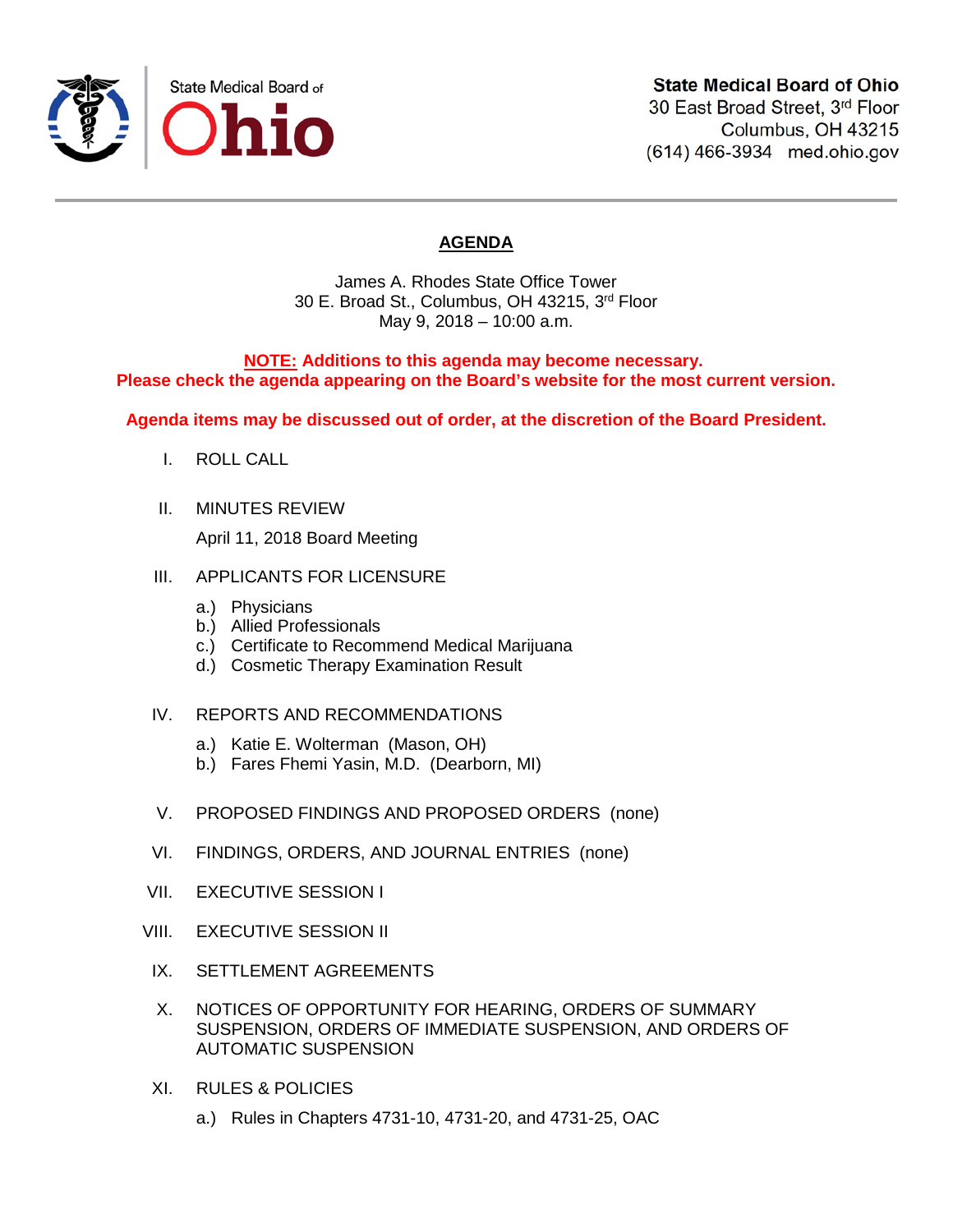## **BOARD AGENDA**

#### May 9, 2018 10:00 a.m. (Continued)

TOPIC **PAGE NO.** 

- XII. APPOINTMENT TO COMMITTEE ON PRESCRIPTIVE GOVERNANCE
- XIII. OPERATIONS REPORT

## XIV. REPORTS BY ASSIGNED COMMITTEES

## **Finance Committee Report**

- a.) Officer or Staff Reports
	- i. Medical Board Fiscal Update
	- ii. Other Reports
- b.) Existing Medical Board Fiscal Matters
- c.) New Medical Board Fiscal Matters
- d.) Action Item Review

### **Policy Committee Report**

- a.) Legislative Review
- b.) Rule Review Update
- c.) One-Bite Reporting Exemption Rules
- d.) Medication-Assisted Treatment Rules
- e.) Letter from Department of Medicaid

#### **Licensure Committee Report**

- a.) Licensure Application Reviews
	- i. Nissreen Elfadawy, M.D.
	- ii. Julie A. Haldeman
	- iii. Bo Xu, M.D.
- b.) Training Certificate Education Verification

## **Compliance Committee Report**

- a.) Treatment Provider Application
	- i. Lakeview Health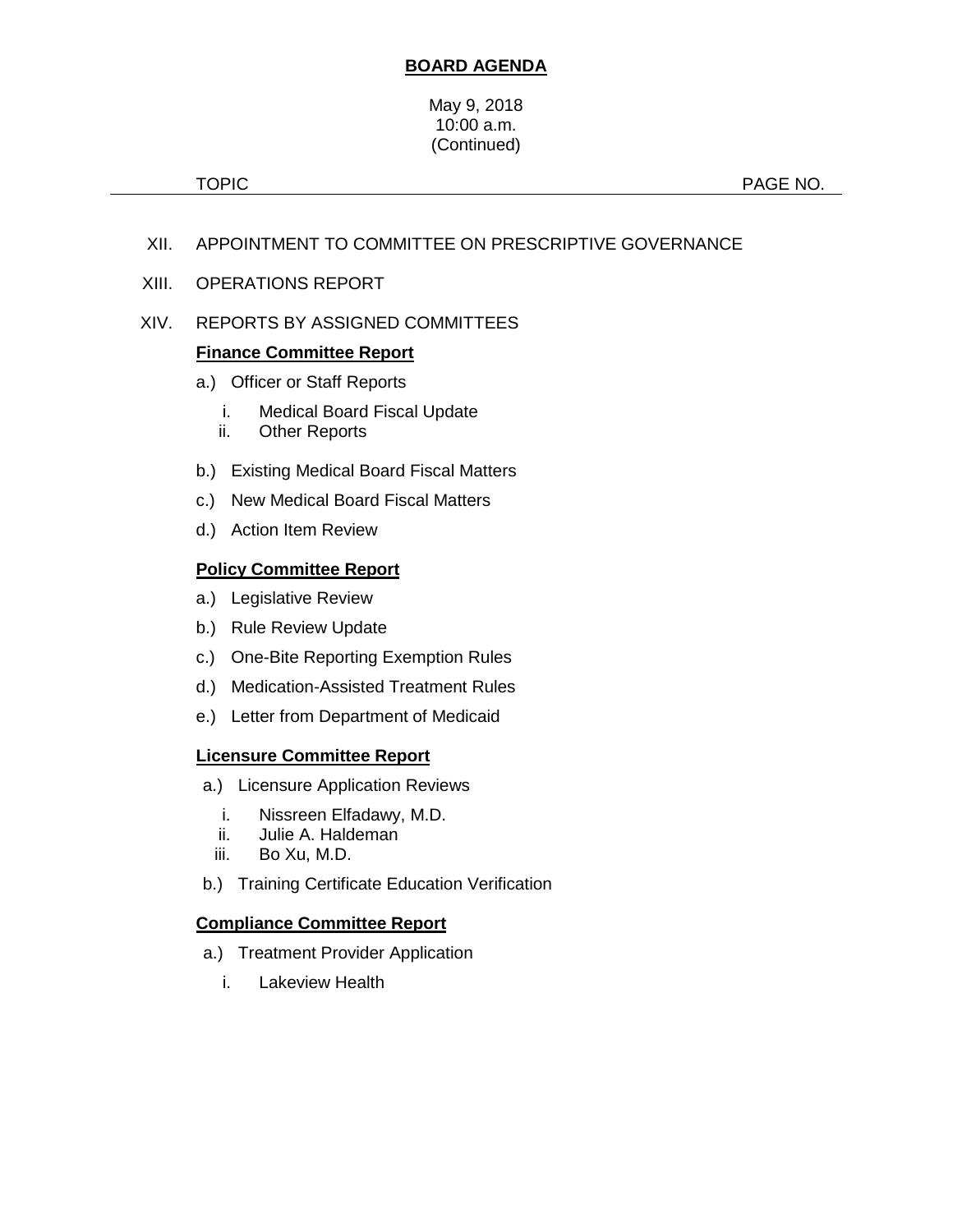## **BOARD AGENDA**

May 9, 2018 10:00 a.m. (Continued)

TOPIC **PAGE NO.** 

### XV. PROBATIONARY REQUESTS

- a.) Nicholas Atanasoff, D.O. (Lyndhurst, OH)
- b.) Michael T. Bangert, M.D. (Indianapolis, IN)
- c.) Regis P. Burlas, D.O. (Cumberland, RI)
- d.) Jennifer C. Campbell, M.D. (Bay Village, OH)
- e.) Joseph C. Carver, M.D. (Dublin, OH)
- f.) Theodore R. Cubbison, D.O. (Canfield, OH)
- g.) Gregory G. Duma, M.D. (Mason, OH)
- h.) James George Lamphear, M.D. (Augusta, GA)
- 
- i.) Robert Lindner, M.T. (Upper Arlington, OH)<br>j.) Michael C. Macatol, M.D. (Columbus, OH) Michael C. Macatol, M.D. (Columbus, OH)
- k.) Michael J. Palma, M.D. (Portsmouth, NH)
- l.) Nicholas L. Pesa, M.D. (Chagrin Falls, OH)
- m.) James I. Tak, M.D. (New York, NY)
- n.) Rajive Tandon, M.D. (Columbus, OH)
- o.) Aly M. A. Zewail, M.D. (Doylestown, OH)

### XVI. REINSTATEMENT REQUESTS (none)

#### XVII. FINAL PROBATIONARY APPEARANCES

Erica L. Forney, M.T. (Youngstown, OH)

Ms. Forney is appearing before the Board pursuant to her request for release from the terms of the Board's Order of September 23, 2013.

Kavita A. J. Kang, D.O. (Cincinnati, OH)

Dr. Kang is appearing electronically before the Board pursuant to her request for release from the terms of her February 8, 2012 Consent Agreement.

Paul D. Lopreato, P.A. (Wellington, FL)

Mr. Lopreato is appearing before the Board pursuant to his request for release from the terms of his May 8, 2013 Consent Agreement.

Sheila S. Reddy, M.D. (Westerville, OH)

Dr. Reddy is appearing before the Board pursuant to her request for release from the terms of the Board's Order of August 12, 2015.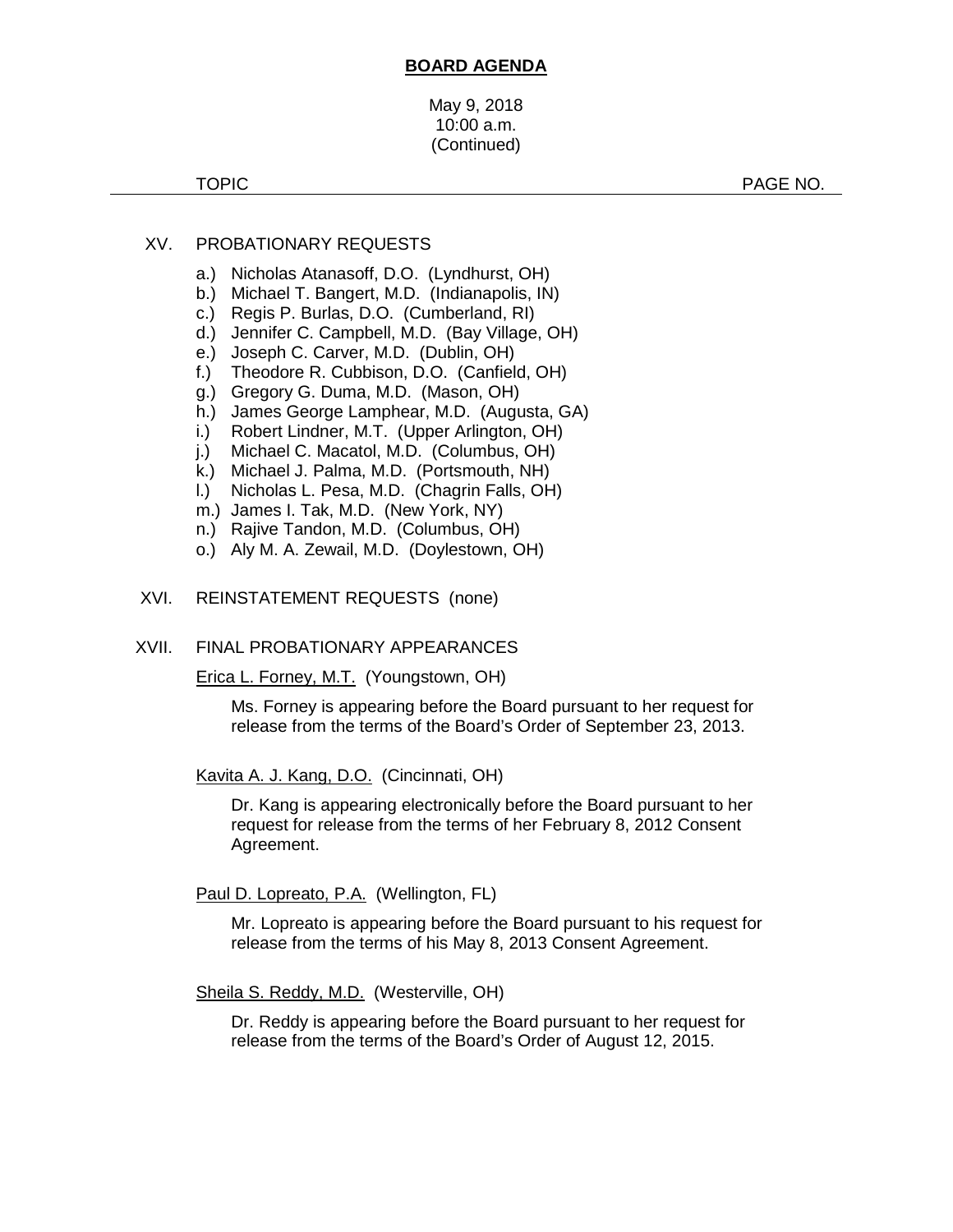

# **State Medical Board of Ohio**

30 East Broad Street, 3rd Floor Columbus, OH 43215 (614) 466-3934 med.ohio.gov

## **AGENDA**

#### **STATE MEDICAL BOARD OF OHIO COMPLIANCE COMMITTEE**

May 9, 2018 Approximately 2:00 p.m. 30 E. Broad St., Columbus, OH 43215, 3rd Floor

#### **NOTE: Additions to this agenda may become necessary. Please check the agenda appearing on the Board's website for the most current version.**

I. INITIAL PROBATIONARY APPEARANCES

David M. Burkons, M.D. (South Euclid, OH)

Dr. Burkons is making his initial appearance before the Committee pursuant to the terms of the Board's Order of July 12, 2017.

Wayne J. Myles, D.O. (Bluefield, WV)

Dr. Myles is making his initial appearance before the Committee pursuant to the terms of his March 14, 2018 Consent Agreement.

Edward I. Nelson, M.D. (Springboro, OH)

Dr. Nelson is making his initial appearance before the Committee pursuant to the terms of his March 14, 2018 Consent Agreement.

John M. Smilo, D.P.M. (Coshocton, OH)

Dr. Smilo is making his initial appearance before the Committee pursuant to the terms of his February 14, 2018 Consent Agreement.

- II. APPROVAL OF REPORTS OF CONFERENCES April 9 & 10, 2018
- III. MINUTES REVIEW